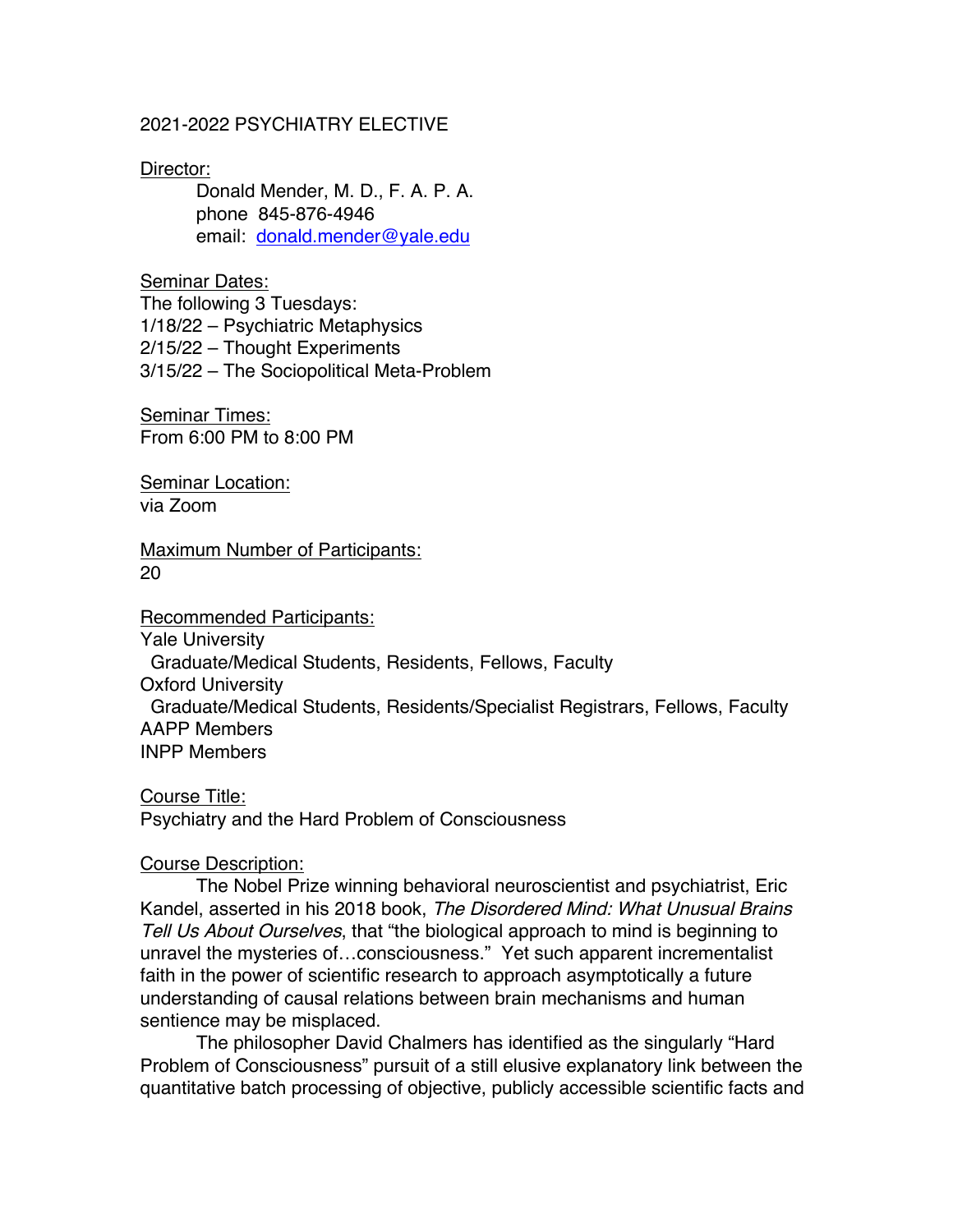the qualitative nature of subjective, private experience. Professor Chalmers has contrasted this "Hard Problem" with so-called "easy problems," whose solutions bypass explanatory considerations of causality and merely correlate particular neural events and specific conscious perceptions empirically.

Contemporary psychiatry's errant soul is turning away from recognition of the Hard Problem and is instead settling increasingly for engagement with only "easy problems" via objective epistemology. Today's psychiatric agendas are flattening George Engel's laudably expansive biopsychosocial model into a myopic, biologically reductionistic theoretical paradigm, signaled in clinical practice by assembly-line "med checks" and fueled ideologically in the academy by a coalescence of factors: parallel distributive computational technology evoking analogies in neural networks; availability of functional imaging and molecular brain assays; digitized interfaces between patients and providers; economic pressure to curtail costly labor-intensive modes of personal humanistic care.

This seminar series will explore the implications of Chalmers' Hard Problem for psychiatry. A survey of germane philosophical perspectives, both historically seminal and currently relevant, will touch upon substance and property dualism, parallelist monadology, subjective and objective idealism, neutral monism, supervenience, logical bahaviorism, biological naturalism, eliminative materialism, the central state, computational functionalism, epiphenomenalism, emergentism, panprotopsychism, orchestrated objective reduction, the global workspace, integrated information theory, CAS processing, representational phenomenology, self-awareness, multiple drafts, higher order thought, neural Darwinism, attention schemata, Orch OR, and mysterianism. Applicable thought experiments, including Frank Jackson's example of Mary's color vision, Herbert Feigl's hypothetical autocerebroscope, John Searle's Chinese Room, and the notorious modal "zombie" argument, will be reviewed. Sociopolitical contexts that might bias the metaphysical perspectives of psychiatrists will be identified.

Pertinence of all these topics to possible reconceptualizations of psychiatry as a discipline straddling the demonstrably working brain and the irreducibly conscious mind will be explored.

### Reading Sources:

- 1) Chalmers, D. [1995] Facing up to the problem of consciousness. Journal of Consciousness Studies 2:3, 200-219.
- 2) Chalmers, D. [1996] The Conscious Mind: In Search of a Fundamental Theory. New York: Oxford University Press.
- 3) Chalmers, D. [2018] The meta-problem of consciousness. Journal of Consciousness Studies 25:9-10, 6-61.
- 4) Churchland, P. [1986] Neurophilosophy: Toward a Unified Science of the Mind-Brain. Cambridge: MIT Press.